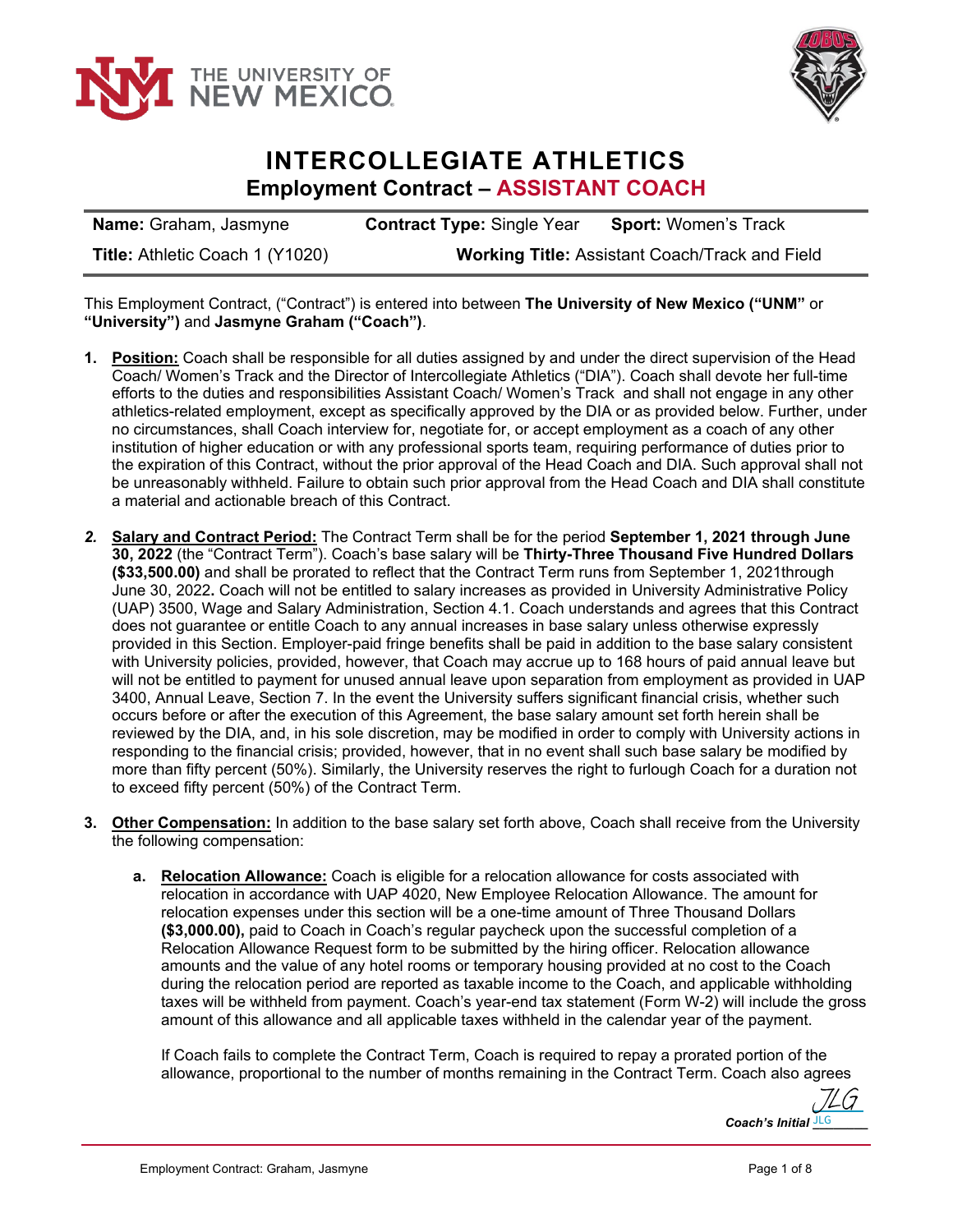and understands that reimbursement may be accomplished in whole or in part via deduction from Coach's final paycheck as permitted by New Mexico law, Section 50-4-2 NMSA (1978). The amount of the deduction will not exceed the minimum wages to which the Coach would be entitled under state and federal law. Coach further agrees and understands that if the deduction from Coach's final check does not reimburse the University in full for moving expenses paid to the Coach, Coach will reimburse the University the remaining balance within sixty (60) days of the termination date.

Coach understands agrees that all compensation set forth in this Section is subject to compliance with University policies and procedures, the Mountain West Conference (MWC) rules and regulations, and the NCAA policies and procedures.

- **4. Incentive Salary:** An incentive payment is a direct payment over and above the Coach's base salary, in an amount to be determined by the DIA subject to the approval of the University President or designee and subject to availability of funds. Coach is eligible for an incentive payment upon achieving performance criteria established by the DIA in his exclusive discretion, and which are subject to annual review and revision by the DIA. Coach will be eligible for such incentive salary payments after completing the Contract Term in which the incentive is earned. Incentive payments, if any, will be paid no later than **ninety (90)** days after the end of the Contract Term. In order to be eligible for incentive payments under this provision, Coach must be currently employed by the University at the time that the incentive payment is due. Coach understands and agrees that incentive payments, if any, are taxable compensation to Coach and that Coach is solely responsible for the tax consequences associated therewith.
- **5. Independent Income:** Subject to compliance with Athletics Department, University, MWC and NCAA policies, as currently in force and from time to time amended, and with advance written permission of the DIA, Coach may earn other athletics-related income during the period of this Contract only as set forth below. Coach understands and agrees that such activities are independent of Coach's University employment and the University shall have no liability or responsibility for any claims arising therefrom. Coach agrees to indemnify the University and hold it harmless from any claims arising out of any independent contractual or other business and/or employment arrangements with third parties. Coach's advance written requests pursuant to this Section shall include the sources and amounts of any independent income contemplated by this Section. Coach understands and agrees that Coach is solely responsible for any tax liability associated with such activities.

With the written permission of the DIA, Coach may organize and conduct or be employed by a camp, clinic, lessons, or sports league pursuant to the Athletics Department's summer camp policy. Coach understands and agrees to comply with all generally applicable University policies, NCAA and MWC rules, as well as the terms UNM Athletics' Camp Manual Policy and Procedures provided by the UNM Athletics Compliance office. Coach acknowledges that these policies, procedures and rules include, but are not limited to policies and rules regarding: licensing of University logos, trademarks, copyrighted material and the images and likenesses of University students and employees; income reporting; background checks; minors on campus; discrimination and harassment; and the appropriate use of University facilities. These activities are performed in addition to Coach's assigned duties and responsibilities, and shall not interfere with those assigned duties and responsibilities. Coach shall receive no compensation from the University in connection with these activities. Coach understands and agrees that Coach is solely responsible for any tax liability associated with such activities and that the University shall have no liability or responsibility for any claims arising therefrom. Coach shall be responsible for obtaining general liability insurance in accordance with insurance laws of the State of New Mexico, and will name the University as a third-party beneficiary of such insurance policies. Coach agrees to indemnify the University and hold it harmless from any claims arising out of any camprelated activities.

**6. Duties and Responsibilities:** Under the supervision and direction of the Head Coach/ Women's Track and the DIA, Coach shall be responsible for assisting the Head Coach to achieve, in an efficient and effective manner, the goals and objectives of the University's Intercollegiate Women's Track Program and the Department of Intercollegiate Athletics as established by the DIA. Said goals and achievements shall be in concert with the mission of the Department of Intercollegiate Athletics and the University, including the planning development, implementation and maintenance of an NCAA Division I Women's Track program that

> *Coach's Initial* JLG [JLG](https://secure.na2.echosign.com/verifier?tx=CBJCHBCAABAAz8VWRG3pt4TVYRJx3ADktlysMnZux-WL)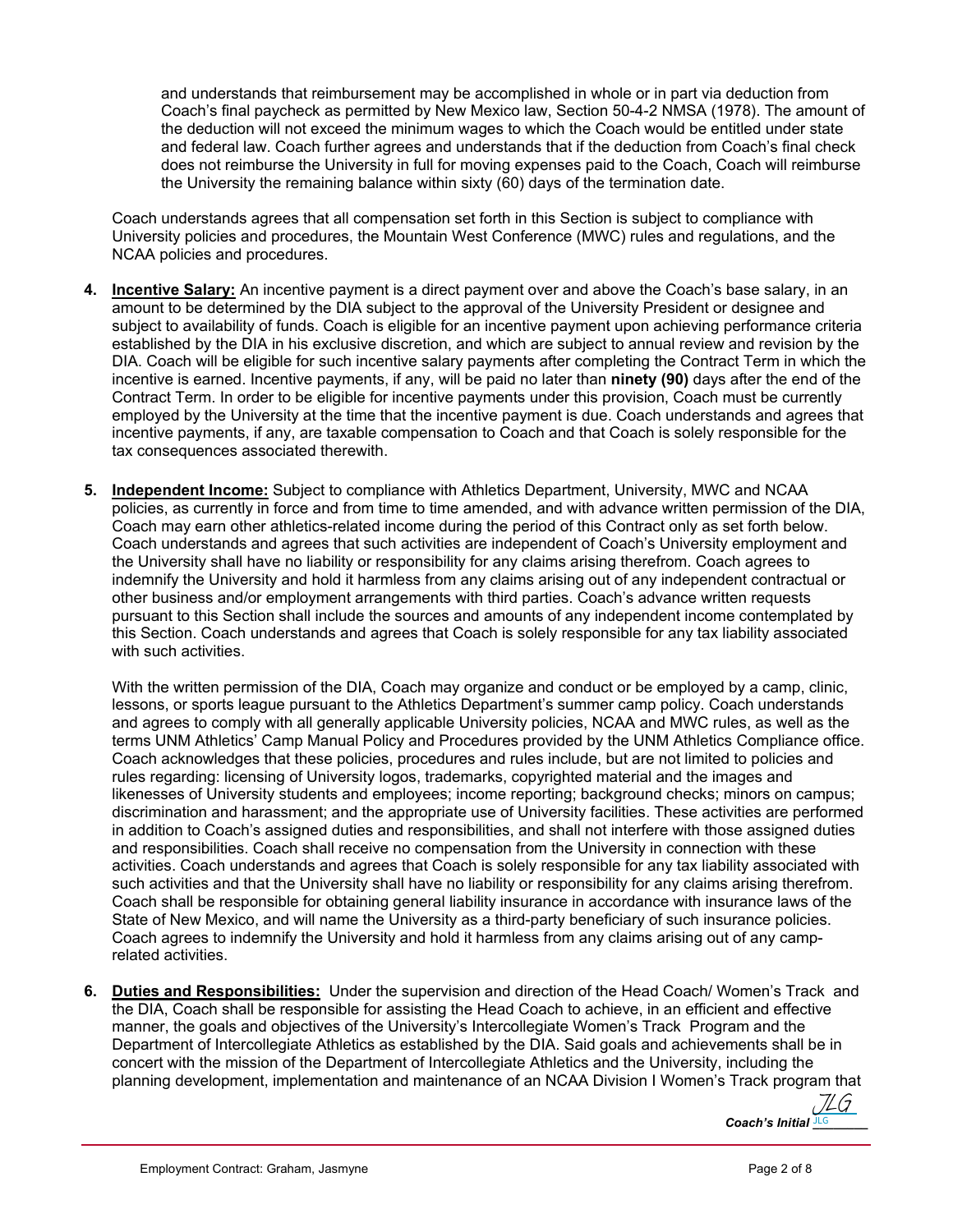is characterized by excellence, exemplified by academic achievement and development of character, maturity and a sense of fair play in Women's Track . To that end:

- **a.** Coach shall perform her duties and responsibilities under this Contract to the reasonable satisfaction of the Head Coach and DIA, including but not limited to, assisting the Head Coach in the recruitment of student athletes consistent with all NCAA and MWC regulations, coaching and instruction of student athletes as well as all responsibilities normally associated with and performed by an Assistant Coach to the Head Coach of an NCAA Division I Women's Track program at a member institution of the Mountain West Conference or other major NCAA Division I institution. Coach agrees to maintain a courteous and collegial working relationship with Athletics Department and University staff and faculty. Coach shall perform all duties set forth in this Contract and reasonably assigned by the Head Coach/ and DIA including, without limitation, assisting in the development and implementation of recruiting plans and strategies consistent with all applicable NCAA and MWC regulations; and, in general shall be responsible for evaluating, recruiting training conditioning, instructing, supervising, disciplining and coaching student athletes to prepare them to compete in the MWC and against college competition at the national level.
- **b.** Coach shall be responsible for assisting the Head Coach and use her best efforts to ensure that institutional control of the Women's Track program is sustained through the development, implementation and maintenance of a vigorous and effective program for compliance with all NCAA, and MWC regulations and bylaws, and all policies of the University.
- **c.** Coach shall act and speak positively about the University and the University's athletic programs in private and public forums.
- **d.** Coach shall perform her duties and responsibilities while comporting himself at all times in a professional and personal manner consistent with good sportsmanship and with the high moral, ethical and academic standards of the University and the Department, the MWC, and the NCAA.
- **e.** At no time shall Coach be involved in discreditable conduct that is inconsistent with professional standards of the University, or that is seriously prejudicial to the best interests of the University, or that violates the University's mission in a substantive manner.
- **f.** Coach shall exercise due care such that any personnel under her responsibility or supervision shall comport themselves in a similar manner.
- **g.** Coach shall make every reasonable effort to ensure that all student athletes' academic requirements are met in cooperation with and in support of the University faculty and administration.
- **h.** Coach recognizes and supports the importance to the University of its academic policies, standards and requirements and Coach hereby agrees to abide by and support these and any future academic standards adopted by the University, in all aspects of her duties and set forth herein.
- **i.** Coach shall not disclose or use any secret, proprietary, or confidential information about the University or its business affairs or activities, all of which shall be deemed "confidential information," except during the term hereof and then only for the benefit of the University.
- **j.** Coach, as a recognized and notable spokesperson for intercollegiate athletics and education, shall support the University administration mission, policies and decisions, in all of her dealing and activities with the public
- **7. Conduct of Athletics Personnel:** Coach, hired to administer, conduct, and/or coach intercollegiate athletics, shall act with honesty and sportsmanship at all times in promoting the honor and dignity of fair play in the

Coach's Initial **JLG** [JLG](https://secure.na2.echosign.com/verifier?tx=CBJCHBCAABAAz8VWRG3pt4TVYRJx3ADktlysMnZux-WL)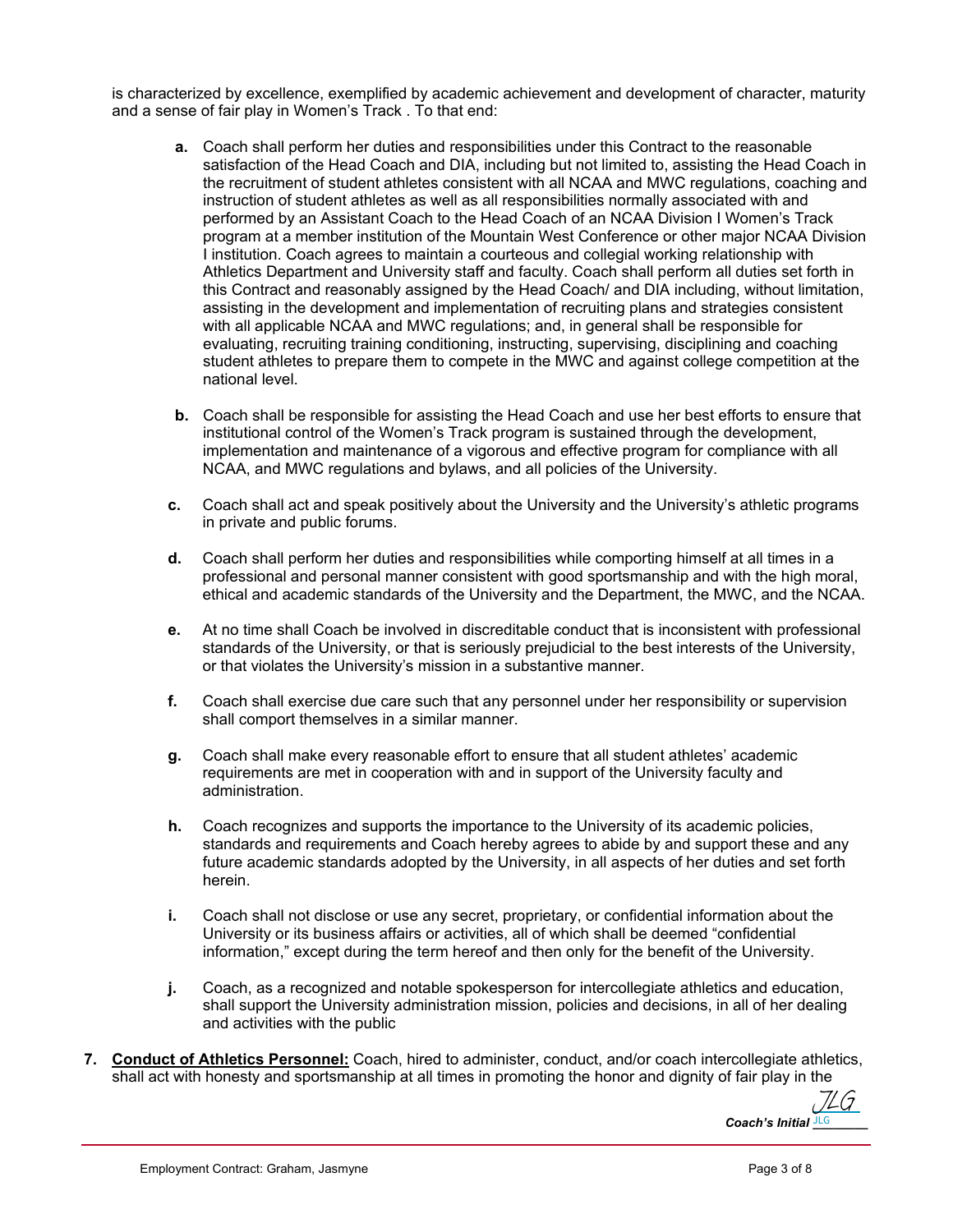context of the high standards associated with collegiate competitive sports. Coach understands and agrees that honesty and sportsmanship at all times, and the promotion of the honor and dignity of fair play in the context of the high standards associated with collegiate competitive sports, are material to this Contract, and that any conduct that undermines these values may be grounds for discipline, which can include termination for cause in accordance with Section 11.

Coach acknowledges that negative statements concerning the Athletics Department, the University, and the State of New Mexico made to the media or in public may be detrimental to recruiting, fundraising, and the morale of coaches, staff and players in the Women's Track program and other programs of intercollegiate athletics and the reputation of the University. Therefore, Coach agrees that Coach is highly encouraged that whenever appropriate and in a timely manner, will first direct any complaint or criticism that Coach may have of a particular University Sports Program, the Athletics Department or the University to the DIA before directing the complaint or criticism to anyone else. This shall not prohibit Coach from making communications protected by whistleblower laws. Further, Coach shall make reasonable efforts to project a positive image with respect to the University, Athletics Department, and Women's Track Program. Any conduct that disparages the Women's Track Program, Athletics Department or the University may be grounds for discipline, which can include termination for cause in accordance with Section 11.

Coach shall not engage in activities or conduct injurious to the reputation of the University, including without limitation, repeatedly conveying to one person, or conveying to an assembled public group, negative information concerning the University.

- **8. Unethical Conduct:** Coach will refrain from unethical conduct. Unethical conduct may include, but is not limited to, the following examples of misconduct:
	- **a.** Refusal to furnish information relevant to an investigation of a possible violation of an NCAA regulation when requested to do so by the NCAA or the University;
	- **b.** Involvement in arranging for fraudulent academic credit or false transcripts for a prospective or an enrolled student-athlete;
	- **c.** Involvement in offering or providing a prospective or an enrolled student-athlete an improper inducement or extra benefit or improper financial aid;
	- **d.** Furnishing the NCAA or the University false or misleading information concerning Coach's involvement in or knowledge of matters relevant to a possible violation of an NCAA regulation;
	- **e.** Receipt of benefits by Coach for facilitation or arranging a meeting between a student-athlete and an agent, financial advisor, or a representative of an agent or advisor (e.g., "runner");
	- **f.** Refusal to furnish information relevant to an investigation of a possible violation of federal or state law or University policy when requested to do so by lawfully authorized federal or state agents or University officials or when otherwise required to report under University policy; or
	- **g.** Refusal to comply with regulatory or policy requirements, including but not limited to the reporting requirements imposed by the Jeanne Clery Disclosure of Campus Security Policy and Campus Crime Statistics Act, Title IX of the Education Amendments of 1972 (the "Clery Act"), and any and all University policies relating thereto.

Coach's agreement to refrain from unethical conduct is a material term of Coach's employment and this Contract. Coach expressly understands and acknowledges that unethical conduct is sufficient justification for Termination of Contract for Cause as described in Section 11.

**9. Compliance With Laws, Policies, Rules and Regulations:** Coach shall be responsible for being fully knowledgeable of, and being in full compliance with, the policies, rules, and regulations of the University, the MWC, or any other conference with which the University may elect to affiliate, the NCAA (as they are

Coach's Initial **JLG** [JLG](https://secure.na2.echosign.com/verifier?tx=CBJCHBCAABAAz8VWRG3pt4TVYRJx3ADktlysMnZux-WL)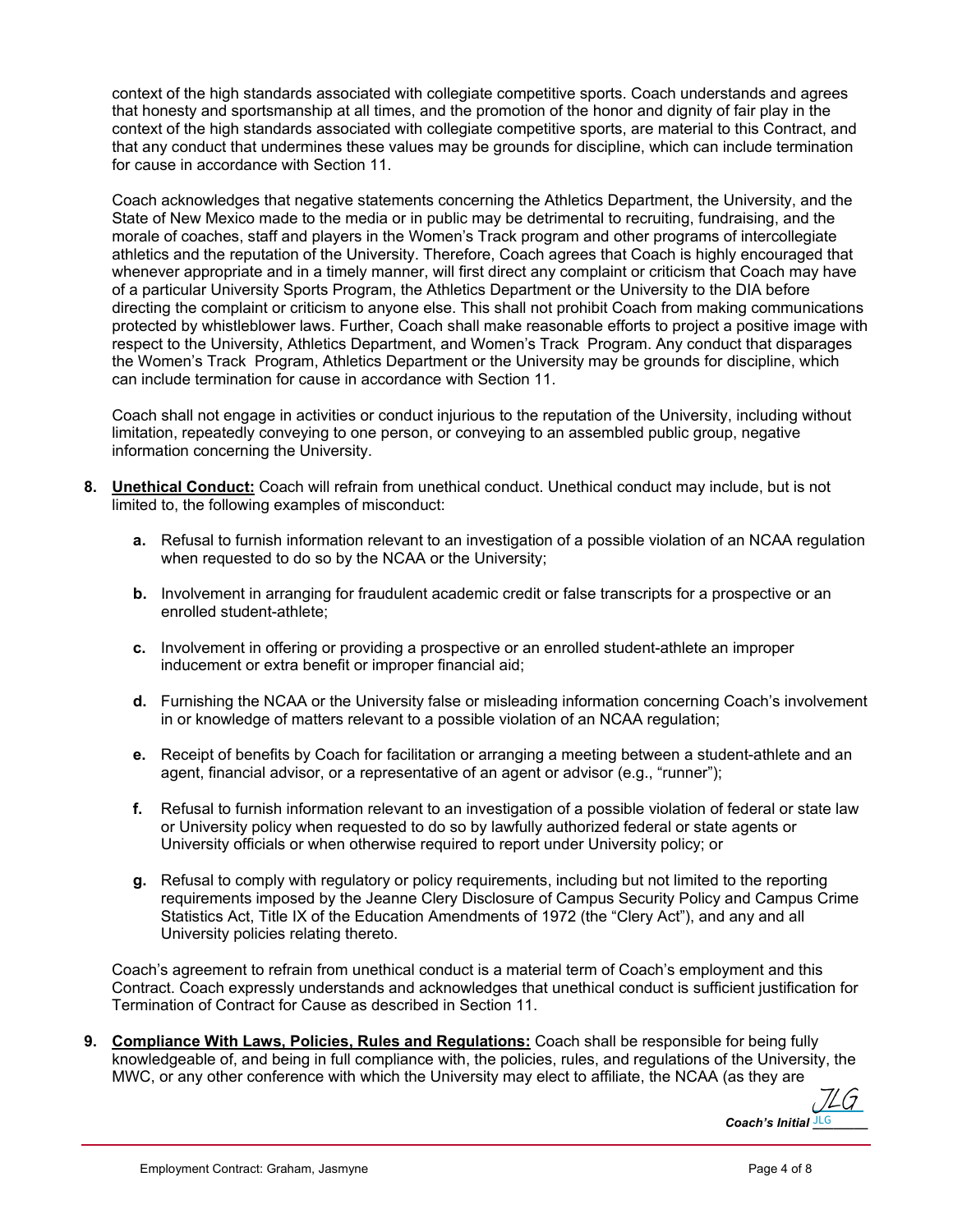currently in force and as they are amended from time to time), as well as applicable federal laws, including but not limited to the Clery Act; Title IX of the Education Amendments of 1972; applicable New Mexico laws; and University policies regarding crime reporting and sexual harassment, including, but not limited to sexual harassment, sexual misconduct, and sexual violence. Coach shall immediately report any apparent or confirmed violations of the above laws, policies, rules, and regulations occurring in the department to the university's compliance staff, the DIA, or UNM's Division of Human Resources, as well as other University official/departments as may be required by University policy. Upon receiving any information about a person who has experienced sexual misconduct, harassment, sexual assault or other sexual violence, Coach shall also report the information to UNM's Office of Compliance, Ethics and Equal Opportunity (CEEO) within 24 hours, or as soon as reasonably practicable, by calling CEEO at 505-277-5251 or by email at [oeounm@unm.edu.](mailto:oeounm@unm.edu) Failure by Coach to report immediately to the University's athletics compliance staff and, as appropriate the DIA or other responsible University official/department, any alleged violations of University, MWC or NCAA policies, rules or regulations by Coach or, upon becoming aware of violations by any coaches, staff members, student-athletes, or other persons under Coach's supervision that become known to Coach, which failure, in the reasonable opinion of the DIA (i) creates material risk for the University or Program or (ii) negatively affects the University or the Program in a material manner, shall subject Coach to disciplinary or corrective action as set forth in the NCAA enforcement procedure. Such failure to report shall also subject Coach to immediate suspension, at the University's sole discretion, for a period of time without pay, or termination as described in Section 11.

If the University determines that Coach is in violation of MWC or NCAA rules and regulations while employed by the University, or was in violation of NCAA or conference rules and regulations during prior employment at another NCAA member institution, Coach shall be subject to disciplinary or corrective action as set forth in the NCAA enforcement procedure and may be suspended without pay by the University at the University's reasonable discretion for a period of time not to exceed ninety (90) days, or terminated as described in Section 11. If Coach fails to meet her obligations as stated in this Section or fails to complete any Universityrequired training within six (6) months of the beginning of Coach's employment, or otherwise fails or refuses to meet her obligations under any law, regulation, policy or procedure, Coach may be subject to disciplinary action up to and including suspension and termination as described in Section 11.

Coach specifically acknowledges and agrees that Coach's compliance with applicable laws, policies, rules, and regulations are material obligations of this Contract.

- **10. Non-Applicability of University Employment Policies and Due Process Guarantees:** This Contract creates no expectancy of or property interest in continued employment with the University. Accordingly, no provisions of the University Administrative Policy manual (UAP) addressing or governing separation of employment, discipline and contract employees generally are applicable to Coach. No due process guarantees relating to progressive discipline, suspension, discharge, and appeal processes are accorded to Coach under this Contract. All rights, processes and notices afforded to Coach or required from Coach are specifically enumerated under sections 11, 12 and 13 of this Contract.
- **11. Termination of Contract for Cause:** The University reserves the right to immediately terminate this Contract for cause at any time. Cause includes, but is not limited to, violation of any material obligation of Coach under this Contract or any amendments hereto. In addition to a material breach of this Contract, the parties agree that the following non-exclusive list constitutes cause for termination under this Section:
	- **a.** insubordination;
	- **b.** Coach's neglect of, or failure or refusal to perform, her duties as Assistant Coach in any material respect after receiving written notice of such failure or refusal from the DIA;
	- **c.** Malfeasance involving misuse of University or donor funds;
	- **d.** Coach's failure to comport herself in a manner consistent with good sportsmanship or the moral, ethical or academic standards specified in this Contract or in University policies and regulations;

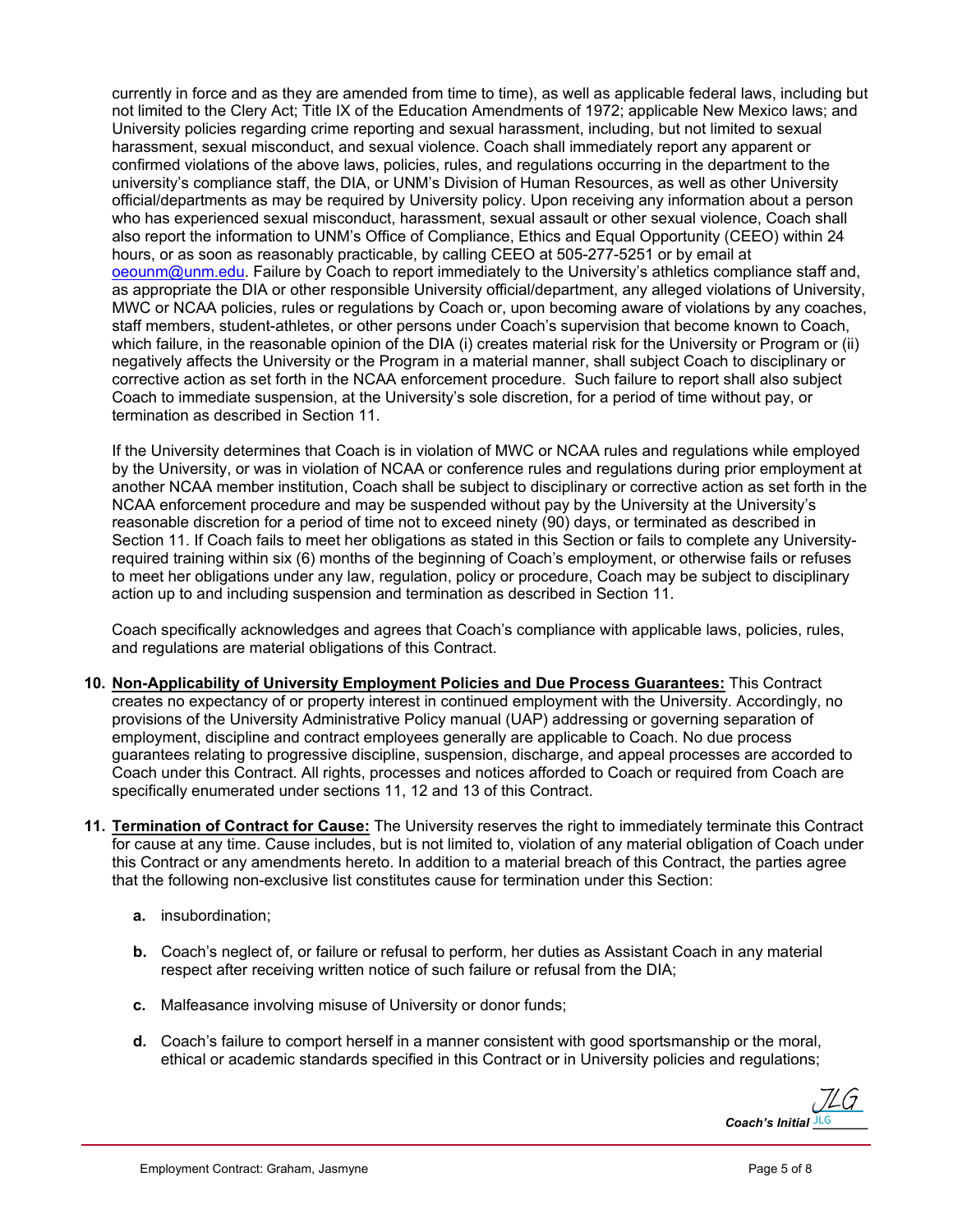- **e.** failure of Coach or any other person under her supervision and direction to comply with applicable standards or regulations of the MWC or the NCAA, federal or state law, or University rules, regulations or policies, as amended from time to time, regardless of whether such violation results in the imposition of sanctions or other consequences;
- **f.** Coach's failure to promote an atmosphere of compliance or her failure to properly and effectively monitor personnel under her supervision and direction which results in material non-compliance by Coach's personnel, with applicable standards or regulations of the MWC or the NCAA, federal or state law, or University rules, regulations, or policies, as amended from time to time, regardless of whether such violation results in the imposition of sanctions or other consequences;
- **g.** Coach's instruction to any assistant coach, student or other person to respond inaccurately or incompletely to any request or inquiry concerning a matter relevant to University's athletic programs or other institution of higher learning which shall be propounded by University, the NCAA, the MWC or other governing body having supervision over the athletic programs of University or such other institution of higher learning, or required by law;
- **h.** Coach's failure to fully cooperate in the enforcement and implementation of any drug testing and/or education program established by the University, the MWC, the NCAA, or pursuant to federal or state law that is applicable to student athletes or other employees of the University;
- **i.** Coach's being charged with, indicted for, pleading no contest to, or being convicted of (i) any felony; or, (ii) any misdemeanor involving gambling, drugs or alcohol. For purposes of termination of this Contract for cause, the parties agree that a conviction or plea will serve as conclusive evidence of the commission of the alleged crime by Coach;
- **j.** engaging in conduct which either (i) displays a continual, serious disrespect or continual, serious disregard for the mission of the University, (ii) brings Coach into public disrepute (ii) constitutes moral turpitude or breaches the high moral and ethical standards applicable to Coach as a visible representative of the University;
- **k.** major or repeated minor violation of policies, rules, or regulations of the University; major or repeated secondary infractions of the MWC or NCAA rules (including any similar infraction which may have occurred at Coach's prior employment); major or repeated minor violation of New Mexico or federal laws, regulations, or policies;
- **l.** Coach's misconduct, whether or not relating to Coach's employment, which is not in the best interest of the University or which violates the University's mission, interests, policies, or regulations, and which causes material damage to the reputation or dignity of the University or its athletics program;
- **m.** participating in any (i) gambling, bookmaking, wagering, or betting involving any athletic contest whatsoever wither by soliciting, placing or accepting a bet or wager or through a bookmaker, a pool, or any other method of gambling; or (ii) counseling, instruction, encouraging, or knowingly and intentionally permitting any student-athlete, assistant coach, or other individual under or subject to Coach's control, authority, or supervision to participate in such activity;
- **n.** failure to report promptly to the DIA in writing any violations or potential violations known to Coach of University Rules including, but not limited to, those by Coach, her assistant coaches, student athletes or other persons under the direct control or supervision of Coach;
- **o.** failure to take reasonable steps to ensure the physical and mental wellbeing of student athletes on the Women's Track team;
- **p.** willful or grossly negligent conduct injurious to the University's Intercollegiate Women's Track Program or the University;

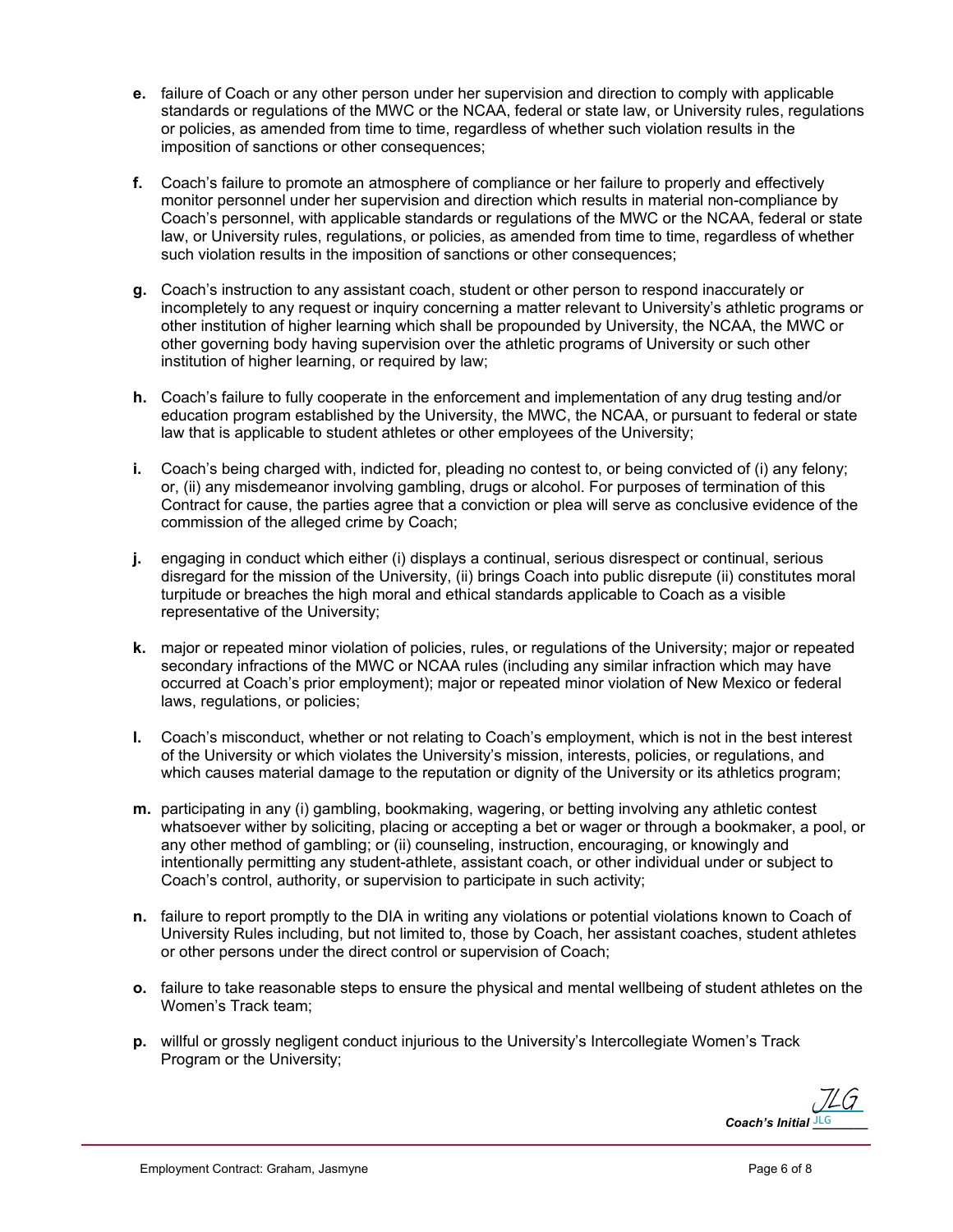**q.** any other reason constituting adequate cause for termination pursuant to official written employment policies of the University or its Athletics Department.

If this Contract is terminated for cause, the University shall have no further liability except for base salary and fringe benefits accrued to the date of termination.

Nothing in this Section shall prevent, limit or otherwise interfere with the University's right to terminate the services of the Coach without cause at any time subject to the provisions of Section 12 herein. Coach expressly agrees that nothing in this Agreement creates any expectancy of or property interest in continued employment and no University Administrative Policy addressing or governing progressive discipline, discharge or the appeal process for discharge shall be applicable to Coach.

- **12. Contract Non-Renewal:** Coach expressly agrees that there exists no expectancy of renewal of this Contract beyond the term stated in Section 2 herein. Coach also expressly agrees that no notice that this Contract will not be renewed is required. Coach understands that this provision contradicts UAP 3240, Contract Employees, and expressly agrees that no notice is required. The obligations of the University and Coach pursuant to this Contract shall terminate with the termination or non-renewal of Coach's employment.
- **13. Termination by Disability or Death**: It is expressly understood and agreed that this is a personal service agreement between the parties and that in the event of the incapacity of Coach to the degree that she is rendered incapable of performing the obligations and duties contained in this Contract for a period of more than ninety (90) consecutive days, as certified by two (2) physicians selected or approved by the University, or her untimely demise, this Contract shall terminate and the University shall have no further financial or other obligation whosoever hereunder except to pay Coach his base salary and benefits accrued to the date of termination.
- **14. Complete Employment Contract:** This Employment Contract and any Exhibits attached hereto and incorporated herein by reference, constitute the final and complete agreement between the parties. Any amendments or further addenda, hereafter agreed to by both parties, shall be in writing and executed with the same formality. All prior and contemporaneous negotiations and agreements pertaining to Coach's employment by the University are deemed incorporated into this Contract and such documents and instruments are deemed to have been abandoned if not so incorporated. No verbal understandings, statements, promises, or inducements contrary to the terms of this Contract exist.
- **15. Severability:** If any provision of this Contract is held to be invalid or unenforceable for any reason, such provision shall be ineffective to the extent of such invalidity or unenforceability; provided, however, that the remaining provisions will continue in full force without being impaired or invalidated in any way unless such invalid or unenforceable provision or clause shall be so significant as to materially affect the Parties' expectations regarding this Contract. The Parties shall replace any invalid or unenforceable provision with valid provision which most closely approximates the intent and economic effect of the invalid or unenforceable provision.
- **16. Governing Law and Forum:** This Contract, and any other amendments, shall be governed by and construed in accordance with the laws of the State of New Mexico and the policies and procedures of The University of New Mexico Board of Regents.
- **17. Waiver:** No waiver by either party of any rights under this Contract will be valid unless set forth in a writing signed by that party. The failure of either party to insist upon strict performance of this Contract shall not be construed as a waiver of any of the party's other rights under the Contract.
- **18. Captions:** The captions used herein are for convenience only and do not in any way limit or amplify the terms and provisions hereof.
- **19. Mandatory, Binding Arbitration:** The Parties agree to submit to binding arbitration any claims that they may have against each other, of any nature whatsoever, other than those prohibited by law, pursuant to the New Mexico Uniform Arbitration Act, and hereby waive any rights to file suit in a court of law on any such claims.

Coach's Initial **JLG** [JLG](https://secure.na2.echosign.com/verifier?tx=CBJCHBCAABAAz8VWRG3pt4TVYRJx3ADktlysMnZux-WL)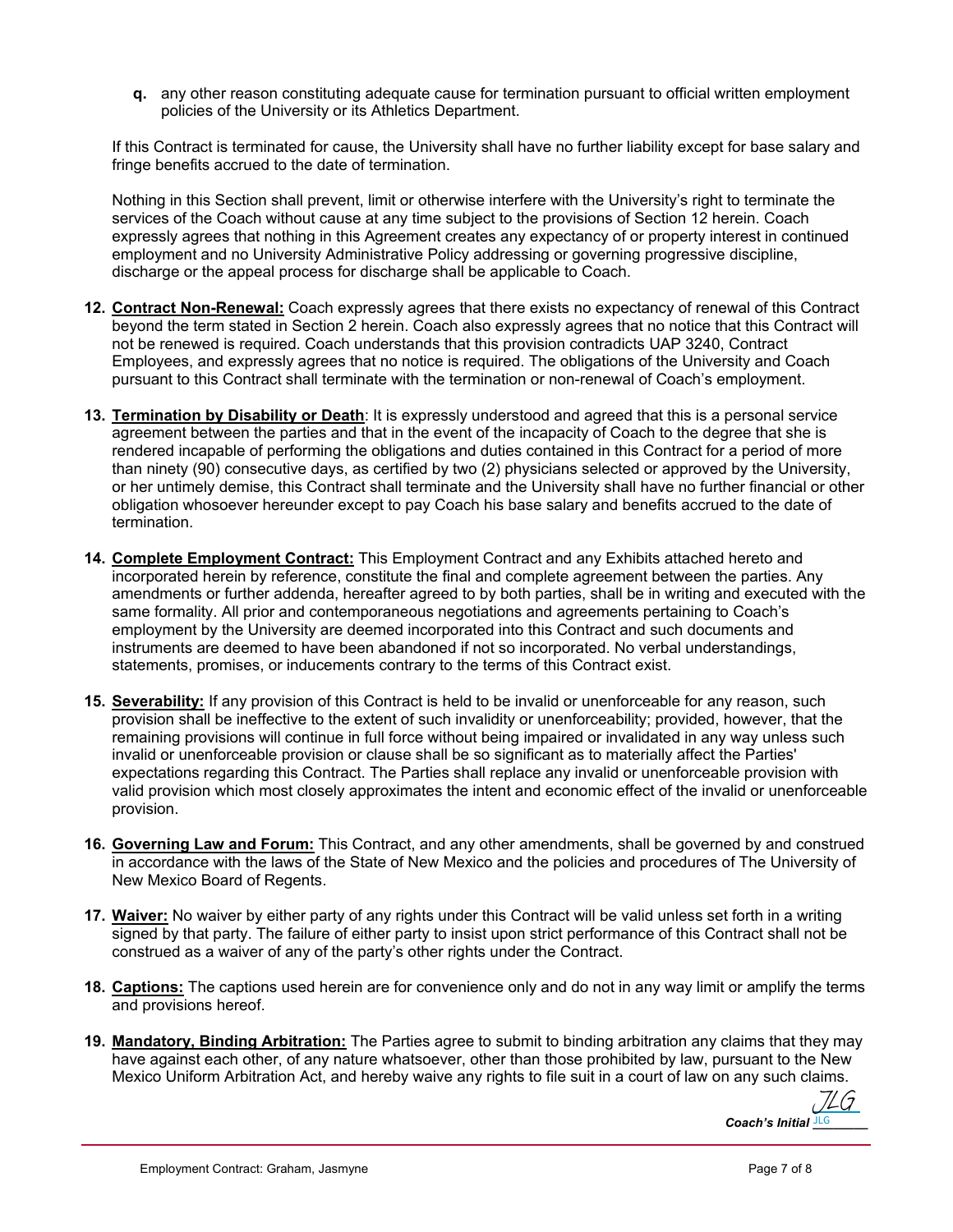IN WITNESS HEREOF this Employment Contract has been duly executed by the parties hereto on the respective dates appearing below each party signature.

## **THE REGENTS OF THE UNIVERSITY OF NEW MEXICO**

Eduardo Nunez (Aug 16, 2021 15:57 MDT)

Eduardo J. Nuñez Director of Intercollegiate Athletics

Date:  $\frac{\text{Aug 16, 2021}}{\text{Aug 16, 2021}}$ 

**COACH**

 $J$ asmyne Graham (Aug 16, 2021 13:55 PDT)<br>[Jasmyne Graham](https://secure.na2.echosign.com/verifier?tx=CBJCHBCAABAAz8VWRG3pt4TVYRJx3ADktlysMnZux-WL) (Aug 16, 2021 13:55 PDT)

Jasmyne Graham Assistant Coach/Track and Field

Date: <u>Aug 16, 2021</u>